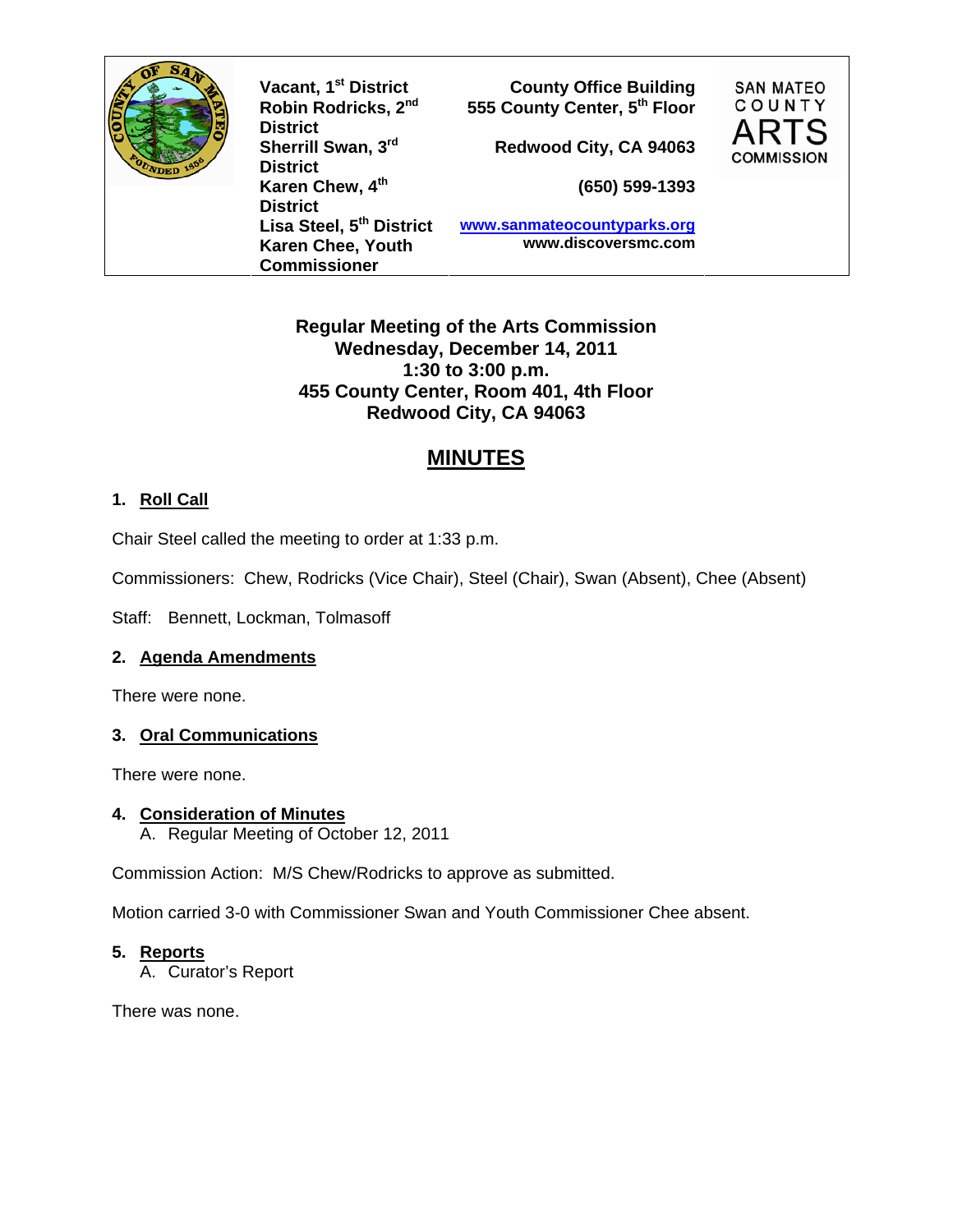B. Release of Request for Proposals for Consultant Services for the Development of a Model and Implementation Plan for a Local Arts Agency

Superintendent Lockman reported that a Request for Proposals for Consultant Services for the Development of a Model and Implementation Plan for a Local Arts Agency had been released on December 1 with a December 22 deadline. He said the proposals would be reviewed by a selection committee the week of January 2 with follow up interviews to occur the week of January 9. He said the anticipated date for the award of a contract was January 18, 2012.

#### **6. Presentation**

A. Brown Act: Deputy County Counsel Tim Fox

Deputy County Counsel Fox talked to the Commission about the Brown Act. Highlights of his presentation included:

- Brown Act created to make public process open to the public with adequate noticing and to prohibit public meetings that did not meet its rules
- Committees that are established by a Board or Commission if ongoing will often need to comply with the Brown Act
- Can use ad hoc advisory committees that are established for a purpose or a particular issue
- Cannot delegate authority to the Committee single recommendation must be made to full Board
- Commission cannot not take action if item is not on the agenda

#### **7. Action Items**

A. Review and Adopt a Process for Members' Projects including Advertising, Selecting, Managing, Funding and Reporting

The Commission discussed the best process for Members' projects and determined that the opportunity needed to be advertised and the proposals reviewed using the criteria established by the Commission. Proposals to receive funding would need to provide a written report to the Commission on what was accomplished. Funding would occur when the project was complete.

Commission Action: M/S Chew/Rodricks to establish a process and timeline for members' projects including:

- Adoption of criteria and guidelines developed by Commissioners Rodricks and Swan dated December 2011
- Advertise opportunity in January 2012 on County website and on www.discoversmc.com
- Deadline to receive proposals: February 1, 2012
- Staff refers applications to the appropriate Commissioner for review based on the project location and to bring forward to the full Commission
- Members' project items agendized for the Commission to review and select for funding
- Contract and financial arrangements made by staff with project proponent
- Project completed by proponent within County fiscal funding cycle
- Proponent completes and submits final written report
- County reimburses proponent based on agreement and actual costs

Motion carried 3-0 with Commissioner Swan and Youth Commissioner Chee absent.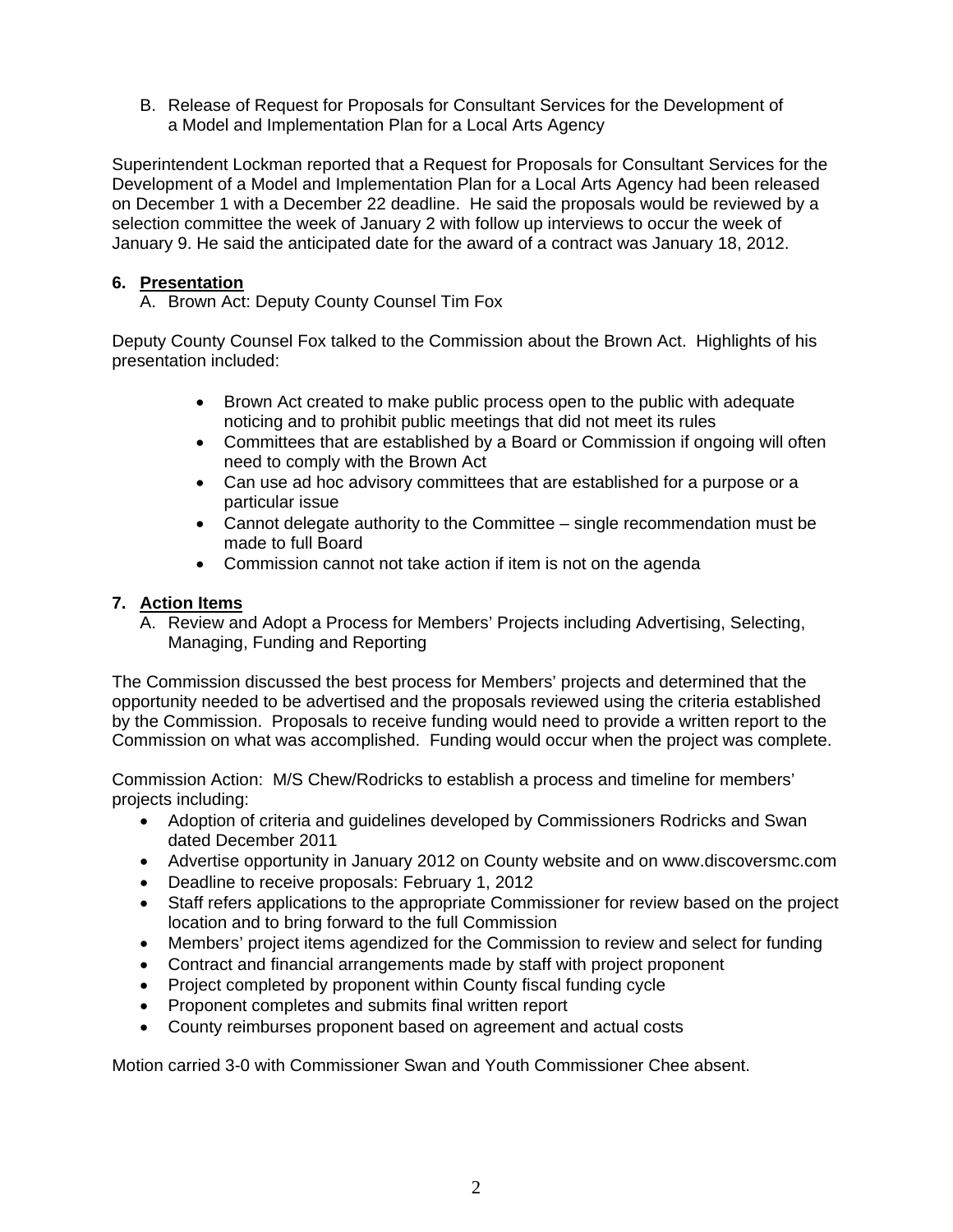B. Review and Approve Consultant Selection Committee Members for Local Arts Agency Model Development and Implementation Plan

Commissioners Chew and Rodricks volunteered to serve on the ad hoc advisory consultant selection committee.

Commission Action: M/S Steel/Chew to establish an ad hoc advisory selection committee with Commissioners Chew and Rodricks and a staff member to review and rate proposals received for the "Development of a Model and Implementation Plan for a Local Arts Agency," based on the "Evaluation and Selection Criteria" listed in the Request for Proposals; conduct follow up interviews as necessary, and bring a recommendation to the Commission for the selection of a consultant.

Motion carried 3-0 with Commissioner Swan and Youth Commissioner Chee absent.

C. Review and Approve Time and Day for 2012 Regular Arts Commission Meetings

The Commission discussed the best day and time for them to meet to accommodate schedules.

Commission Action: M/S Steel/Chew to establish the  $2^{nd}$  Thursday of each month at 2:30 p.m. for the Commission's 2012 meetings with option to cancel meetings if not needed.

Motion carried 3-0 with Commissioner Swan and Youth Commissioner Chee absent.

(Staff will bring a resolution to the Commission at its next meeting to establish the meeting day, time and schedule.)

D. Review and Approve the 2012 Arts Educator of the Year Award Program

Commission Action: M/S Rodricks/Steel to approve the 2012 Arts Educator of the Year Program and process as recommended.

Motion carried 3-0 with Commissioner Swan and Youth Commissioner Chee absent.

E. Review and Approve the Formation of a Committee to Plan the 2012 Women's View Art Exhibit Program

Commission Action: M/S Steel/Chew for Commissioners Rodricks and Steel to serve on the ad hoc advisory committee to plan for the 2012 Women's Art Exhibit Program.

Motion carried 3-0 with Commissioner Swan and Youth Commissioner Chee absent.

F. Election of 2012 Officers

Commission Action: M/S Steel/Chew to nominate Commissioner Rodricks as Chair for 2012.

Motion carried 3-0 with Commissioner Swan and Youth Commissioner Chee absent.

Commission Action: M/S Rodricks/Chew to nominate Commissioner Swan as Vice Chair for 2012.

Motion carried 3-0 with Commissioner Swan and Youth Commissioner Chee absent.